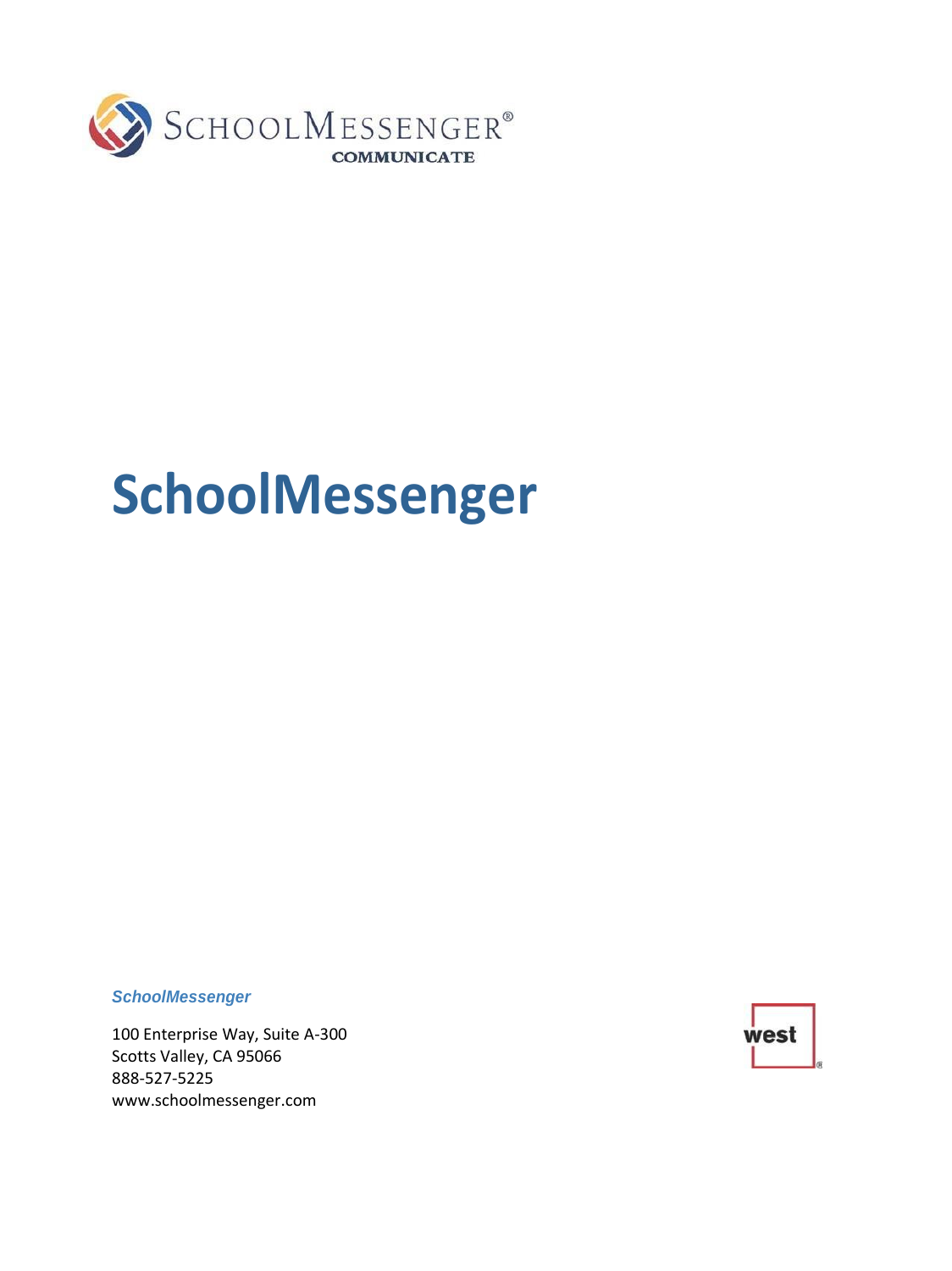



## **Welcome!**

As Parents, the SchoolMessenger provides you with the ability to:

- **1)** view and listen to messages sent from your school or district
- **2)** customize how you receive messages from the school or district



**Federal** 

**Communications Commission** 

### **SchoolMessenger and the TCPA**

The Telephone Consumer Protection Act (47 U.S.C. 227) is a law that was passed by the US Congress in 1991. This law places restrictions on telephone solicitations and the use of automated telephone equipment, protecting the public from receiving unwanted phone calls.

While schools enjoy exemptions from some of these restrictions, the preference configurations within the SchoolMessenger App allow you to set your consent state ("yes" or "no") for each phone number associated with your account. With

the exception of emergency calls, which cannot be exempted, any phone number whose consent state is set to "no" will not receive calls from SchoolMessenger.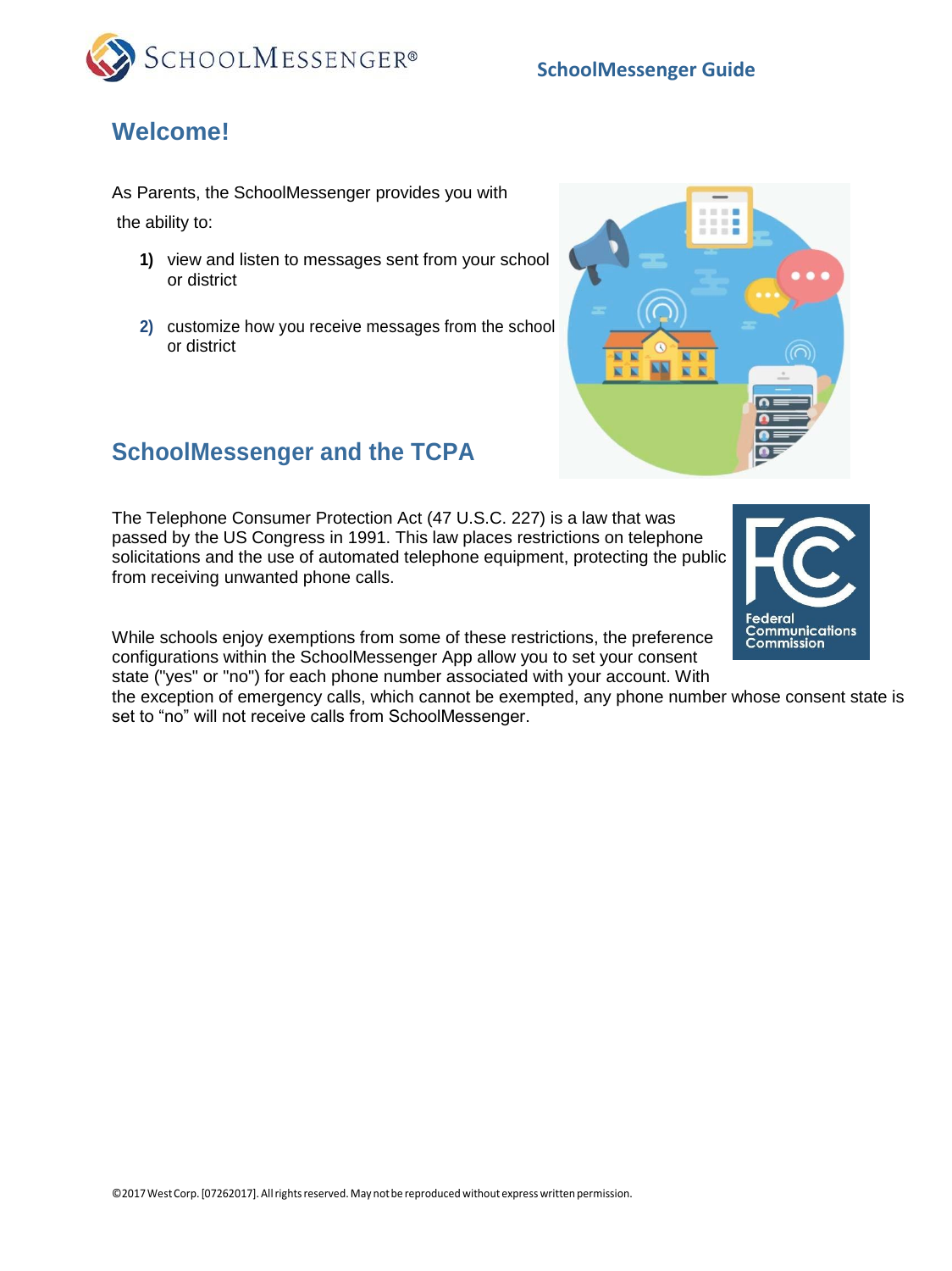

#### **Creating a SchoolMessenger Account**

You must create an account in the SchoolMessenger App before you can start using it. These instructions focus on the web app, but you may also use "Messages" from the My PWCS app.

#### **TO SIGN UP**:

- **1)** Go to your PowerSchool Parent Portal [https://powerschool.brrsd.k12.nj.us](https://powerschool.brrsd.k12.nj.us/)
- **2)** Click on **School Messenger** in the Menu
- **3)** You will be redirected to the School Messenger Page, you can close this page.
- *4)* You will receive an email message at the email address you provided the district. You must click on the link in the email. A new page will open up in your default browser.

*Note: The link in the above email is valid for only 24 hours. If you do not click on it and log into the SchoolMessenger within that time period, it will expire and be of no further use. You will have to restart the registration process and have a new email sent to you with a renewed link.*

**If you expect to get messages from the school/district, but you do not then you must log into the PowerSchool and update your contact information.**